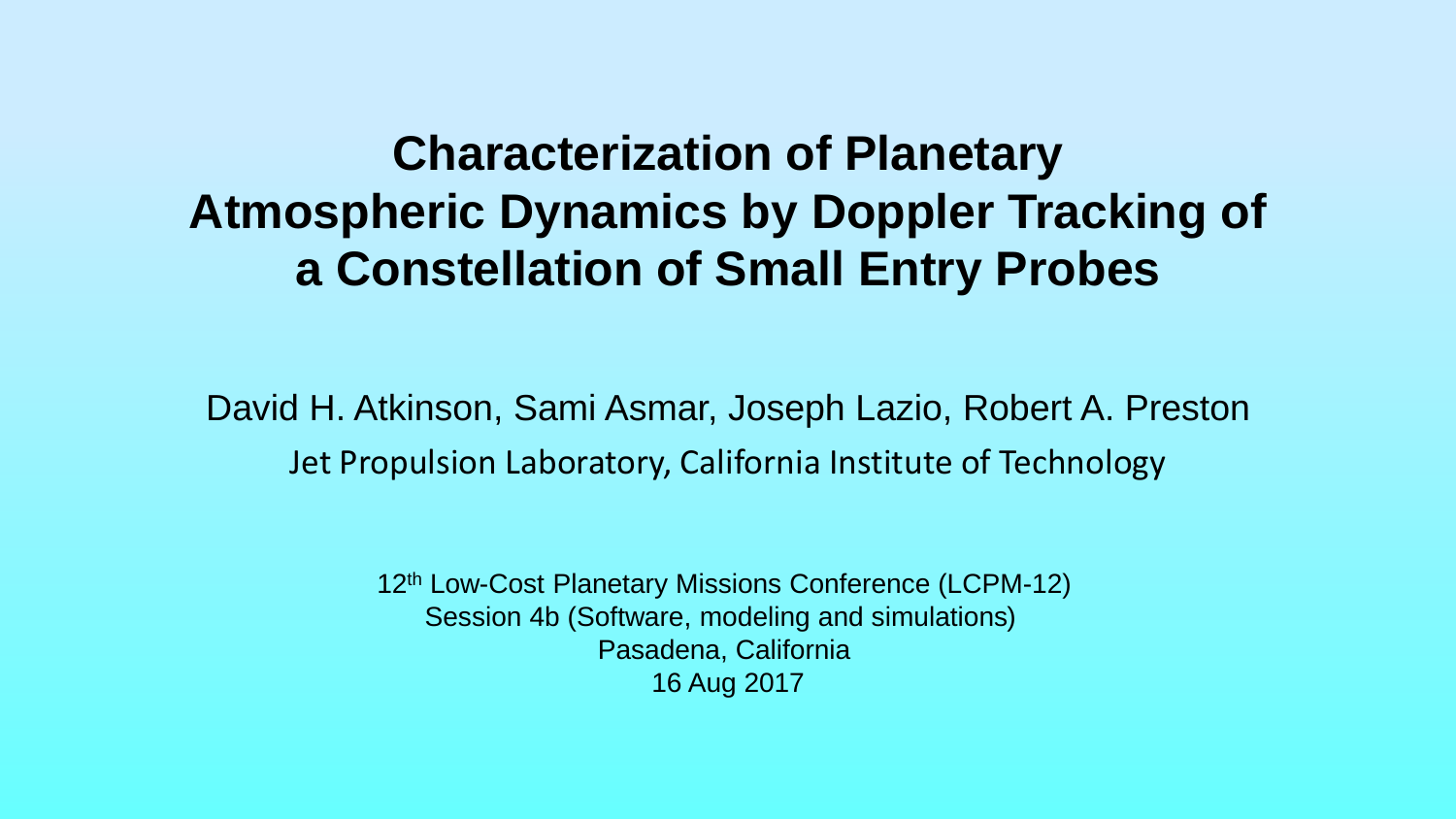### **Motivation**

- Characterization of dynamics is essential to overall understanding of planet's energy, thermal, and compositional structure.
- Doppler tracking of entry probes for in situ retrieval of winds successfully demonstrated at Venus with Venera, VEGA, and Pioneer, and at Jupiter & Titan with Galileo and Huygens.
- Only Pioneer Venus measured multiple wind profiles by simultaneously tracking several probes at different locations.
- **Important:** Variation of winds at differe (solar insolation) & longitudes (time o needed to characterize global circulat



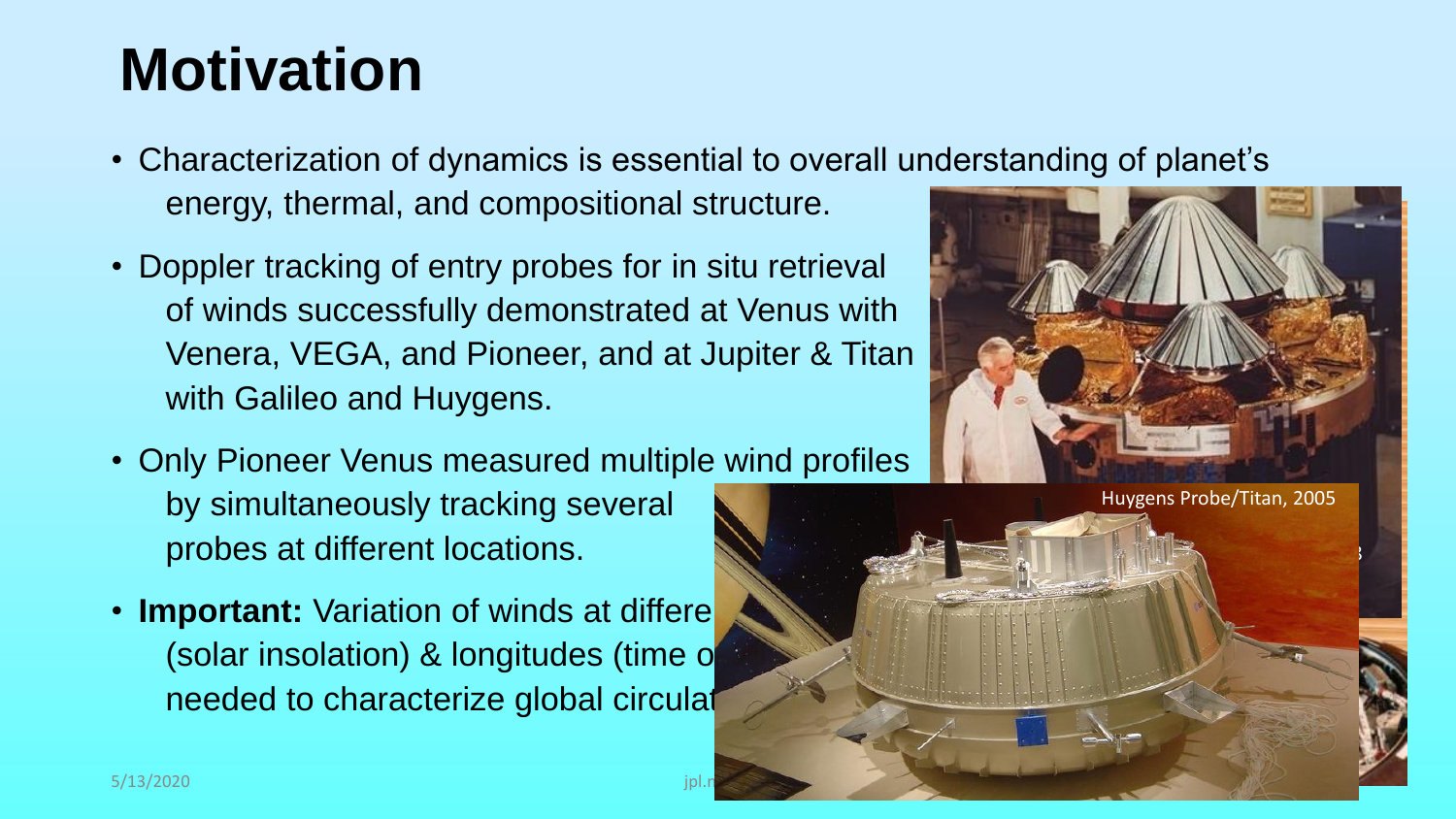#### **Venus Probe Locations**

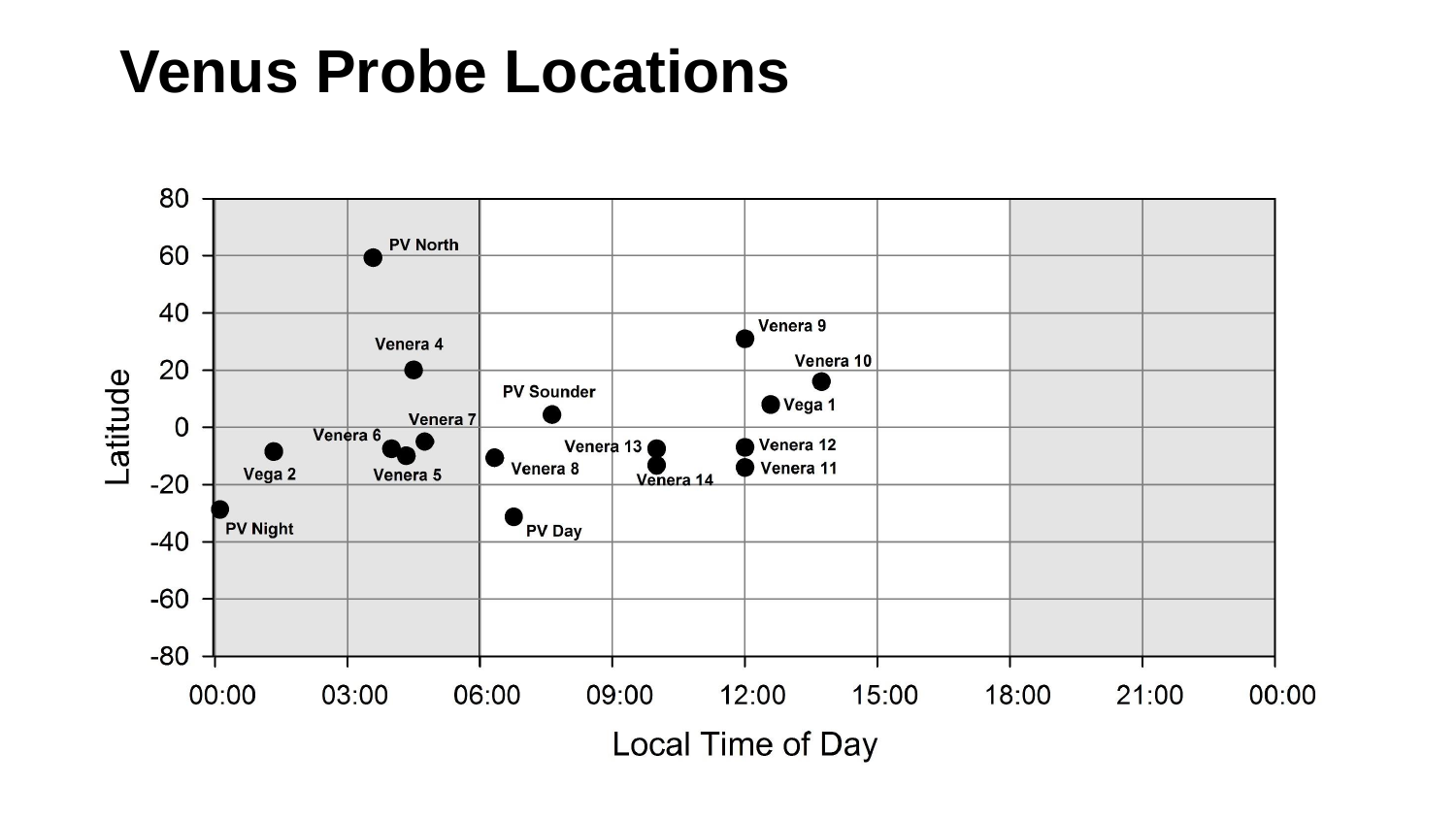# **Background**

- ➢ Dynamics of atmosphere can be inferred by Doppler tracking of probe descending under parachute.
- ➢ Accurate modelling of probe entry / descent profile: location, altitude, and descent speed, and assumption of predominantly zonal (east-west) winds permits relatively small signature of probe motion due to wind (reflected as Doppler residuals in probe radio link frequency profile) to be extracted.
- ➢ From Doppler residuals, vertical profile of zonal winds retrieved utilizing iterative inversion algorithm that accounts for integrated effect of winds on probe descent longitude.
- ➢ Detailed analysis of Doppler residuals may also provide evidence of atmospheric waves and turbulence.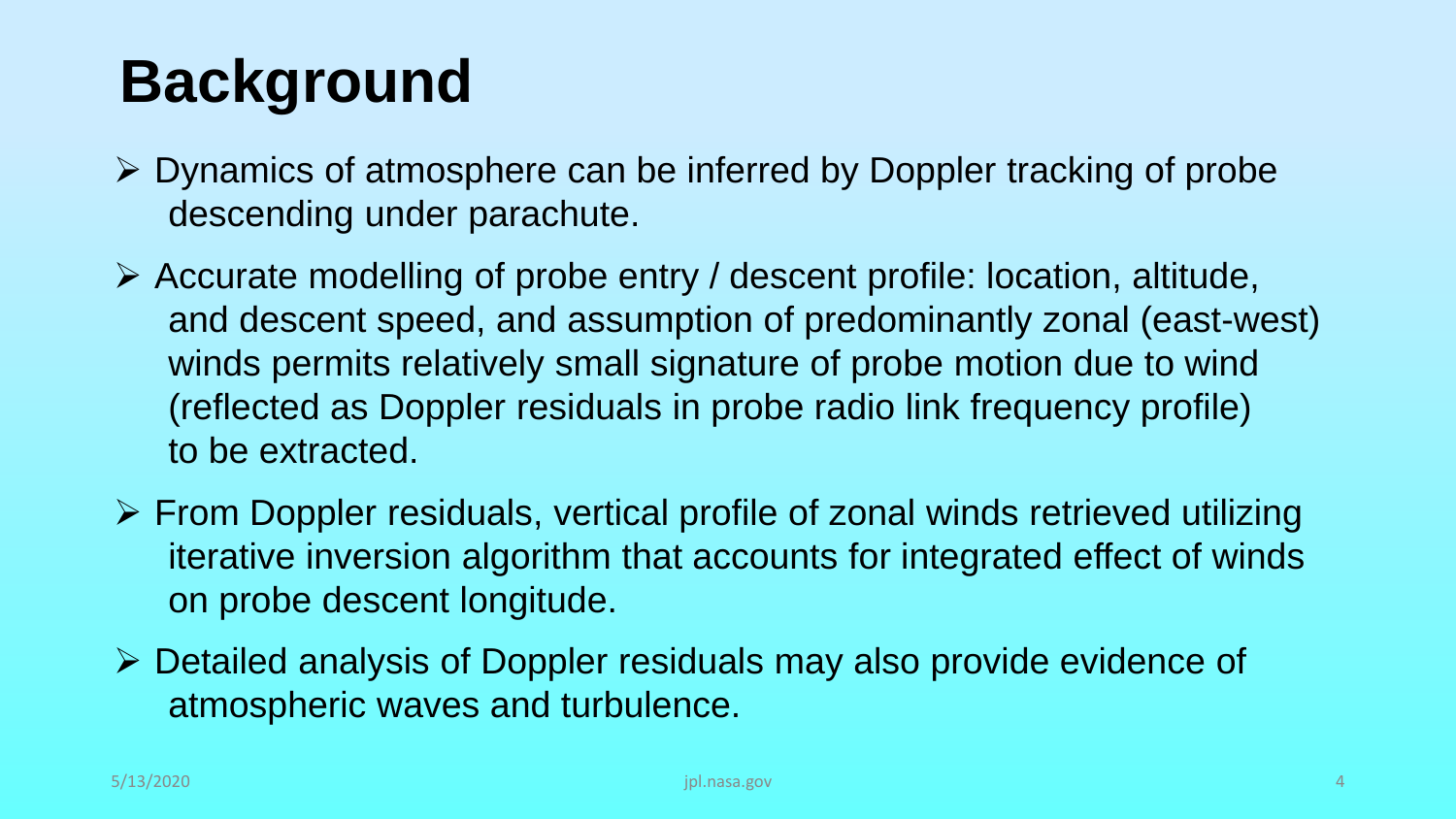# **Heritage**

With exception of Pioneer Venus and Vega balloons, previous entry probe missions provided dynamics along single GOslice of atmosphere.

Pionear Yepus North, Day, Ni and Sounder probes (1978) GallSG bA9ARO (APHEY (KG Probert prizontal traverse su to winds significantly larger than vertical descent under parachute. Huygens Probe ntahuggosy

> Integrated effect of wind on probe longitude caused a Doppler contribution > 250H equivalent to 310 m/s zonal wind.

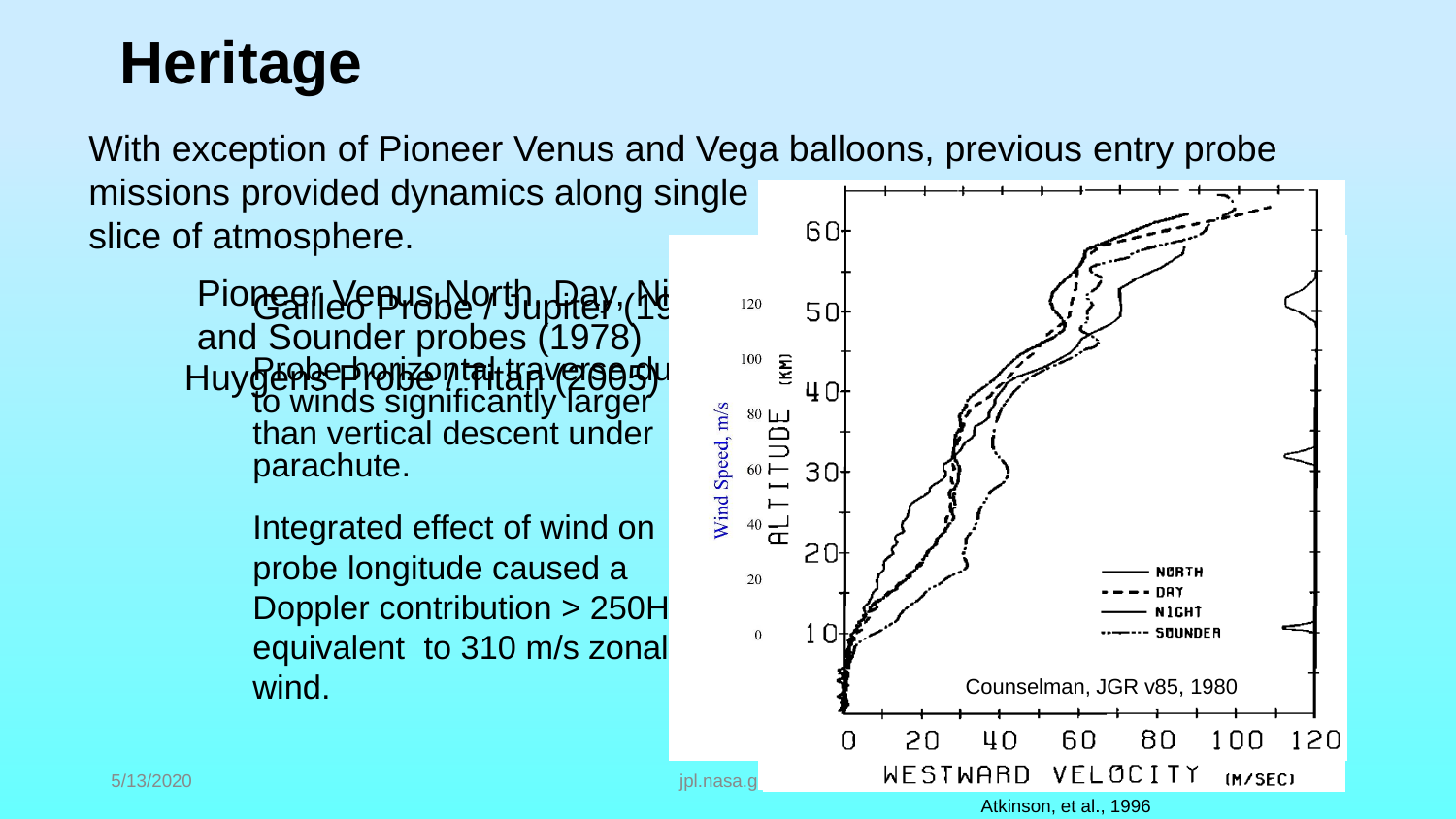# **Radio Science using Small Probes**

(Small) probes often must compete with a perception that **more** is better.

- Mission duration / number of bytes returned often a metric of intrinsic value.
- Sometimes more data is better, e.g., increasing SNR, more complete spatial or temporal coverage, etc.
- All against a backdrop of limited opportunities and resources.

However – fundamental science can be provided with small returned data volume. By their very nature - radio science experiments utilize **received** properties of transmitted signals - i.e., measurements are made at the receiver, not by instruments carried by probe  $\rightarrow$  much less telemetered science data.

Doppler tracking of planetary probes for wind measurements requires

- i. Accelerometers for entry reconstruction
- ii. Pressure and temperature sensors to retrieve probe altitude & descent speed
- iii. UltraStable Oscillator (USO) to generate stable signal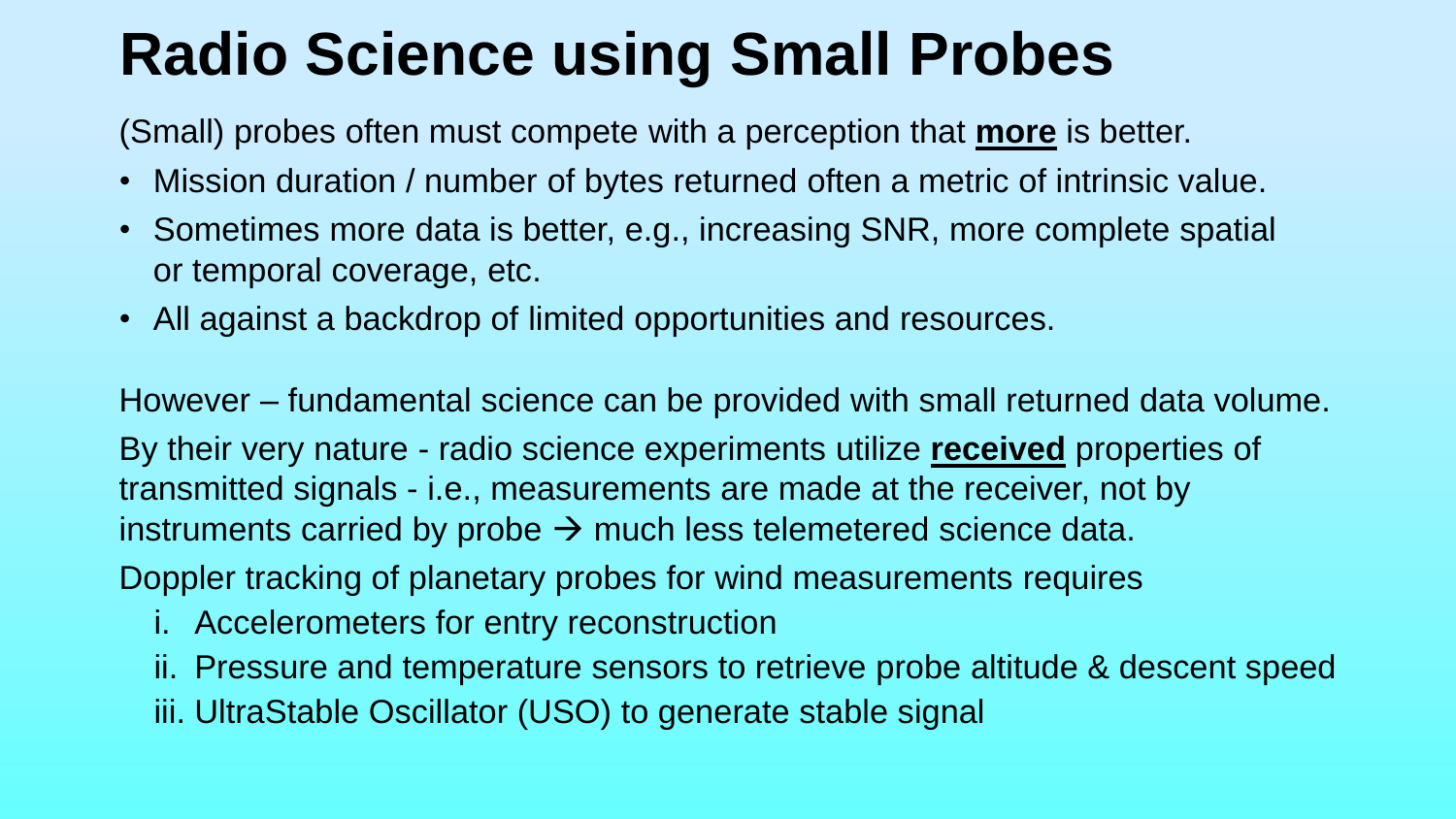## Justification for Low Cost Small Probes

Value of small probes is in design for very specific, focused investigations, and not a Christmas tree to carry anything and everything.

 $\rightarrow$  With small, limited instrumentation and tightly defined & focused investigation, small probes can be (relatively) very low cost.

Mission comprising network of small probes can be designed and flown for << cost of single large and much more complex probe.

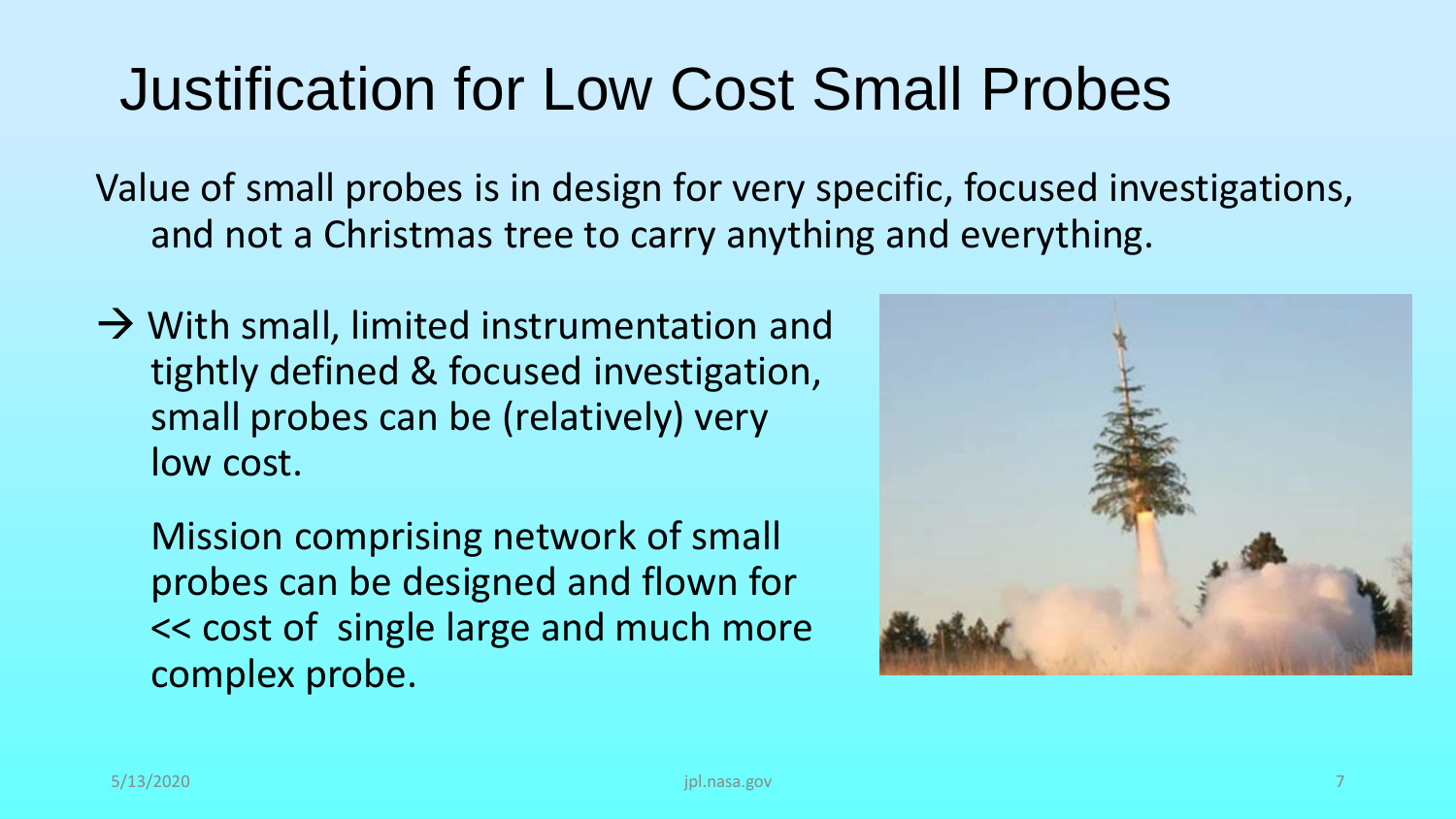# **Mission Concept**

Multiple (≥2) small probes independently targeted for entry into atmosphere.

Probe carry accelerometers to measure entry deceleration pulse, pressure and temperature sensors, and USO to generate very stable telemetry signal.

Direct transmission of entry accelerations, descent pressure & temperature to Carrier.

**Bonus** If probe descent sub-Earth, then signal frequency can be measured at Earth → Provides second Doppler component to refine measured winds.

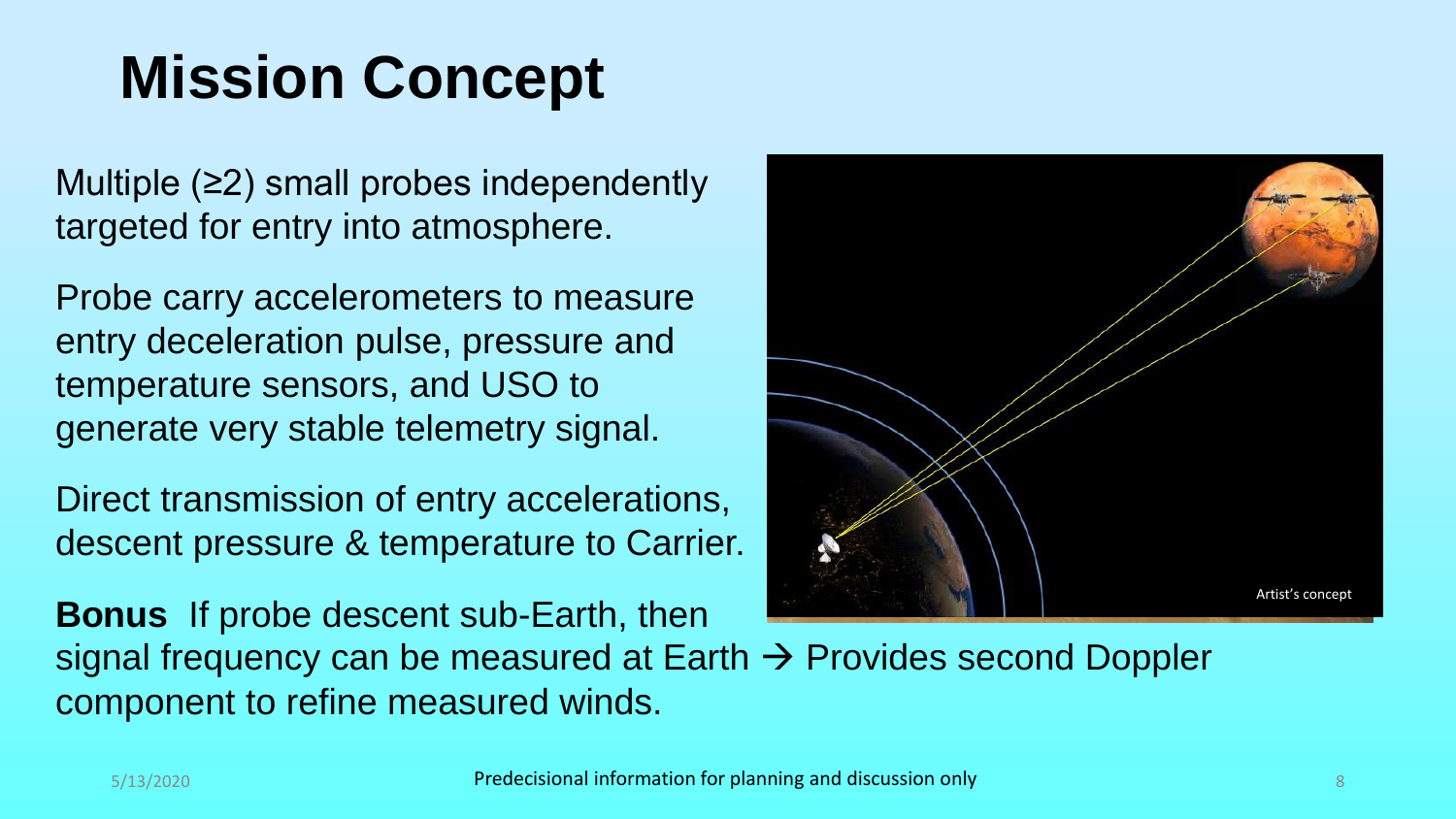#### Small Probe Design Elements

#### JPL Iris radio: UHF or S-band with external USO

0.5U, 1.5 kg, 35W ~4W RF output.

USO: ~1U, 1.5 kg, 3.2W s Allan Deviation ~10

Sensors: Pressure, Tempe Total  $\sim$  1.8 kg, 2W,  $\cdot$ 

Strawman probe design: ~6U / 10-20 kg including batteries, structure, and TPS

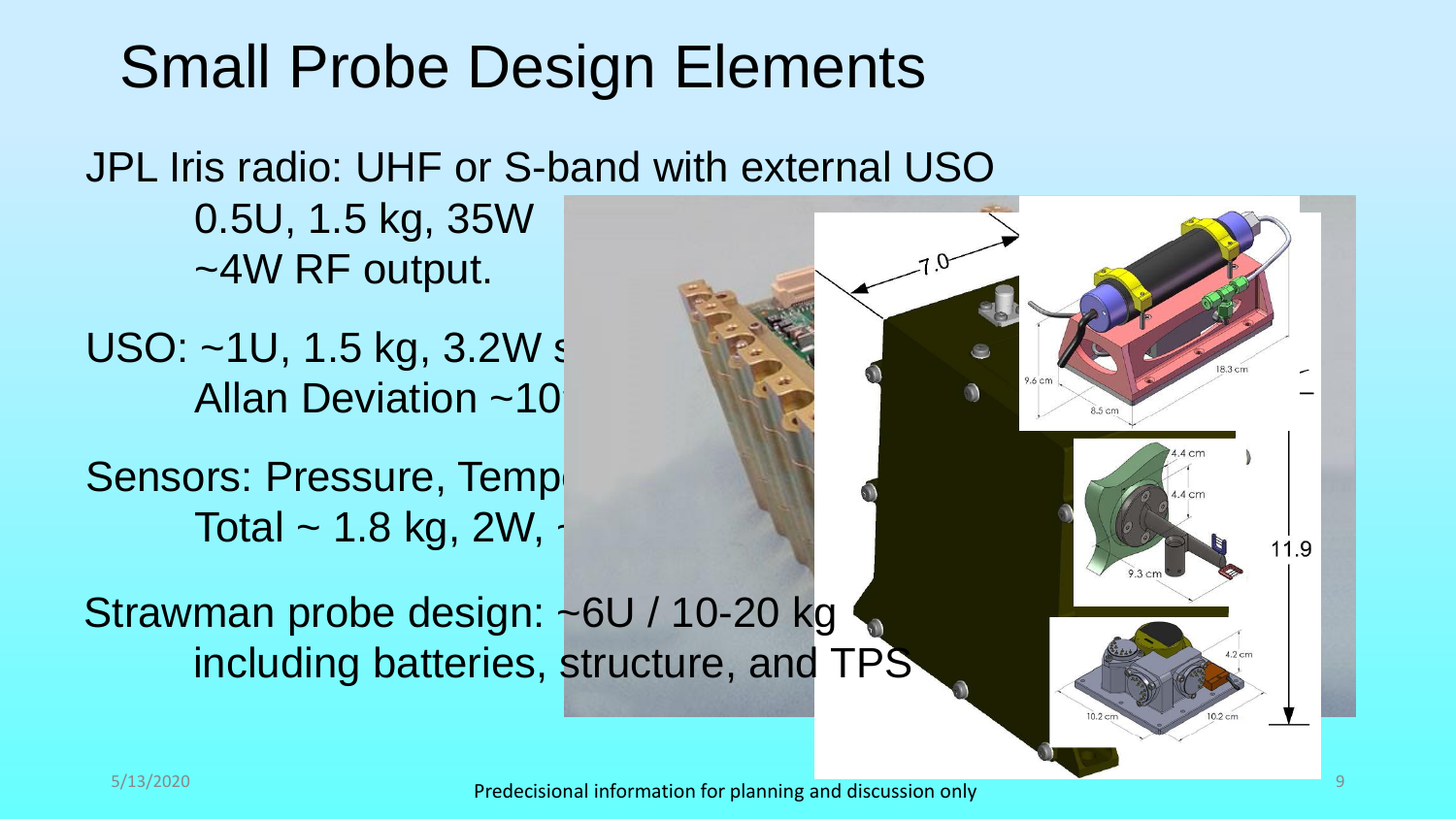# **Doppler Wind Measurement Accuracy**

Accuracy of Doppler Wind measurements depend strongly on

- ➢ Probe and receiver trajectories
- ➢ Accuracy of probe descent location reconstruction (accelerometers)
- ➢ Stability of clocks (USOs) on probe and in receiver
- ➢ Probe pressure and temperature measurement accuracy
- ➢ Assumption of zero meridional winds (or capability to measure second Doppler component from Earth)

**Venus/Titan: wind measurement accuracy ~1 m/s.**

**Giant Planets: wind measurement accuracy several to ~10 m/s.**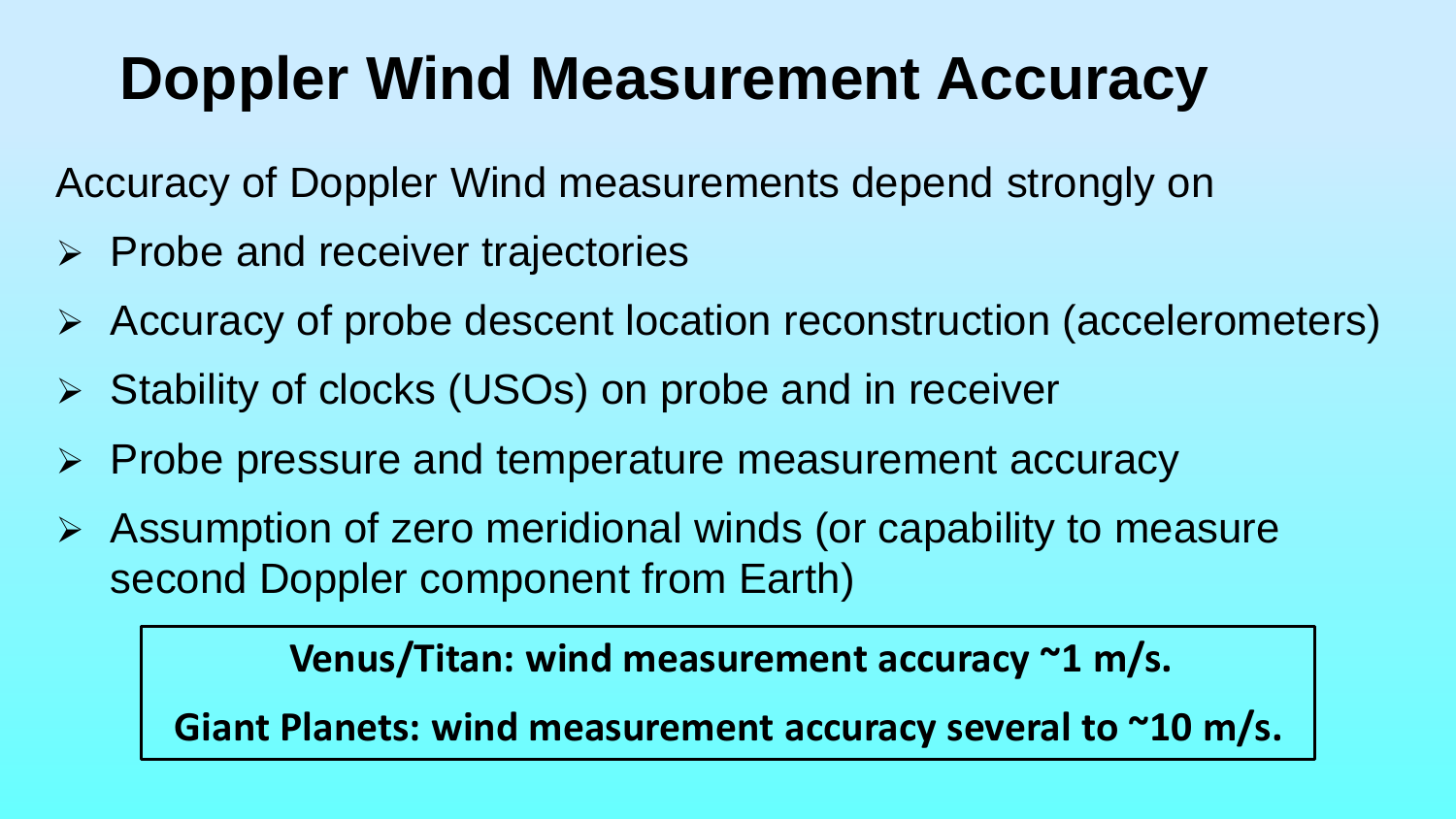### **Take Away Messages**

- ➢ Many essential measurements cannot be accomplished by remote sensing and require entry probes.
- ➢ Very scientifically focused low cost small probes can be introduced into more hazardous environments than flagship class probes.
- ➢ Small probe measurements of atmospheric dynamics are technically simple, with no significant technology issues.
- ➢ Required instrumentation for Doppler tracking measurement of dynamics includes USO (Tx & Rx), Pressure, Temperature, and Accelerometers.
- ➢ Full characterization of planetary atmospheric dynamics requires measurements of winds at multiple latitudes / longitudes (time of day).
- ➢ Doppler tracking measurements of atmospheric dynamics does not require large bandwidth - radio science measurements made at Rx.